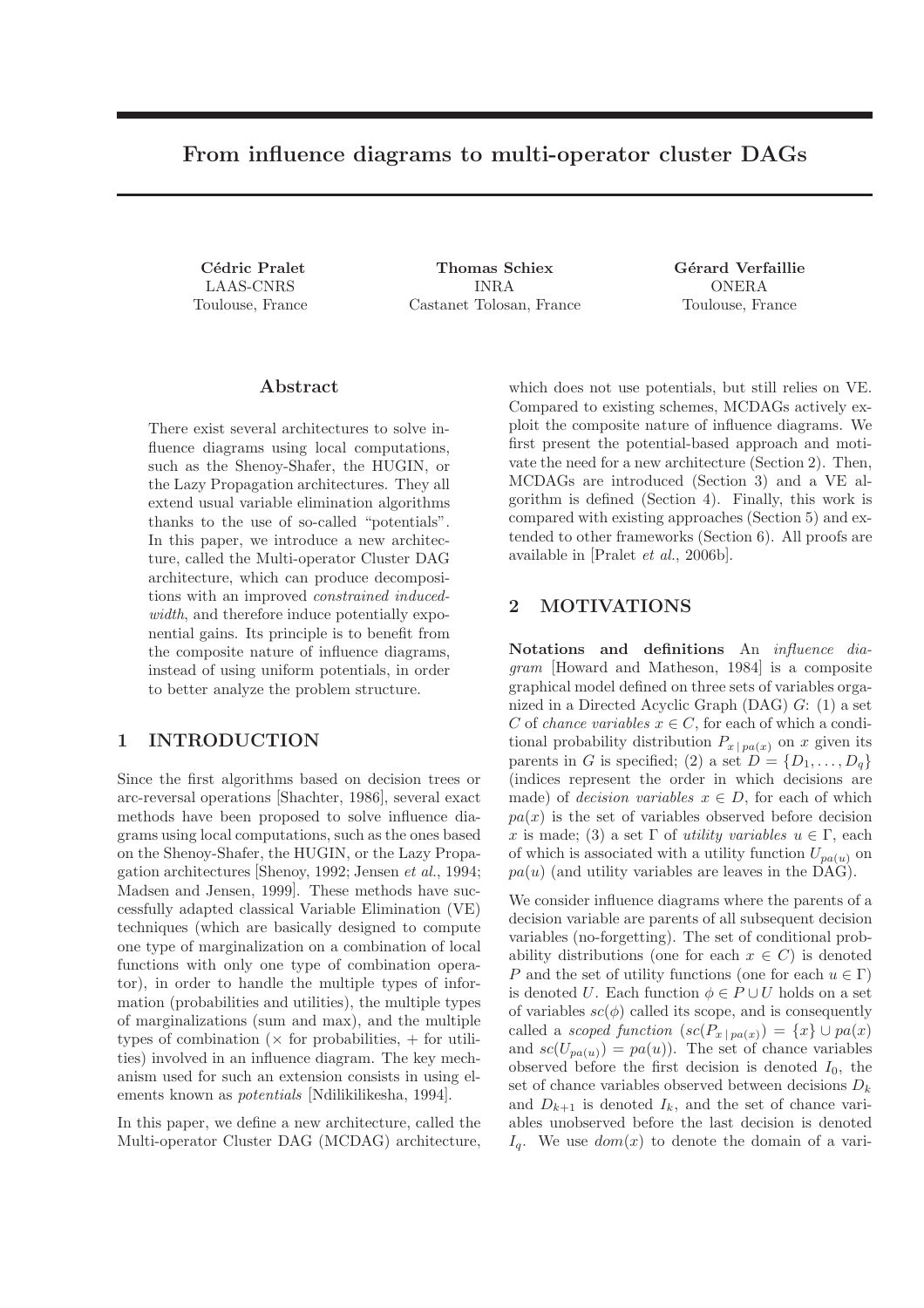able  $x \in C \cup D$ , and by extension, for  $W \subset C \cup D$ ,  $dom(W) = \prod_{x \in W} dom(x).$ 

The usual problem associated with an influence diagram is to find *decision rules* maximizing the expected utility (a decision rule for a decision  $D_k$  is a function associating a value in  $dom(D_k)$  with any assignment of the variables observed before making decision  $D_k$ ) As shown in [Jensen *et al.*, 1994], this is equivalent to computing optimal decision rules for the quantity

$$
\sum_{I_0} \max_{D_1} \dots \sum_{I_{q-1}} \max_{D_q} \sum_{I_q} \left( \left( \prod_{P_i \in P} P_i \right) \times \left( \sum_{U_i \in U} U_i \right) \right) (1)
$$

#### 2.1 THE "POTENTIAL" APPROACH

With this approach, Equation 1 is reformulated using so-called *potentials* in order to use only one combination and one marginalization operator. A potential on a set of variables W is a pair  $\pi_W = (p_W, u_W)$ , where  $p_W$  and  $u_W$  are respectively a nonnegative real function and a real function, whose scopes are included in  $W$ . The initial conditional probability distributions  $P_i \in P$  are transformed into potentials  $(P_i, 0)$ , whereas the initial utility functions  $U_i \in U$  are transformed into potentials (1, Ui). On these potentials, a *combination* operation ⊗ and a *marginalization* (or *elimination*) operation ↑ are defined:

- the combination of  $\pi_{W_1} = (p_{W_1}, u_{W_1})$  and  $\pi_{W_2} =$  $(p_{W_2}, u_{W_2})$  is the potential on  $W_1 \cup W_2$  given by  $\pi_{W_1} \otimes \pi_{W_2} = (p_{W_1} \times p_{W_2}, u_{W_1} + u_{W_2});$
- the marginalization of  $\pi_W = (p_W, u_W)$  over  $W_1 \subset$ C equals  $\pi_W^{\uparrow W_1} = \left( \sum_{W_1} p_W, \frac{\sum_{W_1}}{\sum_{v_1}} \right)$  $p_W u_W$  $\frac{1 P W u_W}{w_1 P w}$  (with the convention  $0/0 = 0$ , whereas the marginalization of  $\pi_W = (p_W, u_W)$  over  $W_1 \subset D$  is given by  $\pi_W^{\uparrow W_1} = (p_W, \max_{W_1} u_W).$

Solving the problem associated with an influence diagram is then equivalent to computing  $\beta =$  $((\cdots((\pi_{C\cup D} \uparrow I_q)\uparrow D_q)\uparrow I_{q-1}\dots)\uparrow D_1)\uparrow I_0$ , where  $\pi_{C\cup D}$  =  $(\otimes_{P_i \in P} (P_i, 0)) \otimes (\otimes_{U_i \in U} (1, U_i))$  is the combination of the initial potentials. As  $\otimes$  and  $\uparrow$  satisfy the Shenoy-Shafer axioms defined in [Shenoy, 1990],  $\beta$  can be computed using usual VE algorithms [Jensen *et al.*, 1994]. This explains why existing architectures like Shenoy-Shafer, HUGIN, or Lazy Propagation  $(LP<sup>1</sup>)$  use potentials to solve influence diagrams.

#### 2.2 QUANTIFYING THE COMPLEXITY

In the case of influence diagrams, the alternation of sum and max marginalizations, which do not generally commute, prevents from eliminating variables in any order. The complexity of VE can then be quantified using *constrained induced-width* [Jensen *et al.*, 1994; Park and Darwiche, 2004] (instead of inducedwidth [Dechter and Fattah, 2001]).

**Definition 1.** Let  $G = (V_G, H_G)$  be a hypergraph<sup>2</sup> and let  $\preceq$  be a partial order on  $V_G$ . The constrained *induced-width of* G *with constraints on the elimination order given by*  $\preceq$  (" $x \prec y$ " *stands for* "*y must be eliminated before*  $x''$ *) is a parameter denoted*  $w_G(\preceq)$ *. It is*  $defined \ as \ w_G(\preceq) = \min_{o \in lin(\prec)} w_G(o), \ lin(\preceq) \ being$ *the set of linearizations of*  $\prec$  *to a total order on*  $V_G$  *and*  $w_G$ (o) *being the induced-width of* G *for the elimination order* o *(i.e. the size of the largest hyperedge created when eliminating variables in the order given by* o*).*

The constrained induced-width can be used to give an upper bound on the complexity of existing potentialbased VE algorithms. Let  $G_p = (C \cup D, \{sc(\phi) | \phi \in$  $P \cup U$ }) be the hypergraph corresponding to the "untyped" influence diagram. Let  $\preceq_p$  be the partial order defined by  $I_0 \prec_p D_1$ ,  $(I_k \neq \emptyset) \rightarrow (D_k \prec_p I_k \prec_p D_{k+1}),$ and  $D_q \prec_p I_q$ . Finally, let d be the maximum size of the variables domains. Then, with classical approaches based on potentials and *strong junction trees* [Jensen *et al.*, 1994], which are junction trees with constraints on the marginalization order, the theoretical complexity is  $O(|P \cup U| \cdot d^{1+w_{G_p}(\preceq_p)})$  (the number of elements of a finite set E is denoted  $|E|$ .

## 2.3 DECREASING THE CONSTRAINED INDUCED-WIDTH

The constrained-induced width is a guideline to show how the complexity can be decreased. In this direction, one can work on the two parameters on which it depends: the partial order  $\preceq$ , and the hypergraph G.

#### Weakening the partial order  $\preceq$

**Proposition 1.** Let  $G = (V_G, H_G)$  be a hypergraph *and let*  $\preceq_1$ ,  $\preceq_2$  *be two partial orders on*  $V_G$  *such that*  $\forall (x, y) \in V_G \times V_G$ ,  $(x \preceq_2 y) \rightarrow (x \preceq_1 y) (\preceq_2 is weaker$ *than*  $\preceq_1$ *). Then,*  $w_G(\preceq_1) \geq w_G(\preceq_2)$ *.* 

Proposition 1 means that if one weakens  $\preceq$ , i.e. if one reveals some extra freedoms in the elimination order (e.g. by proving that some marginalizations with sum and max can commute), then the theoretical complexity may decrease. Though such a technique is known to be useless in contexts like Maximum A Posteriori hypothesis [Park and Darwiche, 2004], where there is only one alternation of max and sum marginalizations,

<sup>&</sup>lt;sup>1</sup>The LP architecture actually uses potentials defined as pairs of set of functions (instead of pairs of functions).

<sup>&</sup>lt;sup>2</sup>This means that  $V_G$  is the set of variables (or vertices), and  $H_G$  is a set of hyperedges on  $V_G$ , i.e. a subset of  $2^{V_G}$ .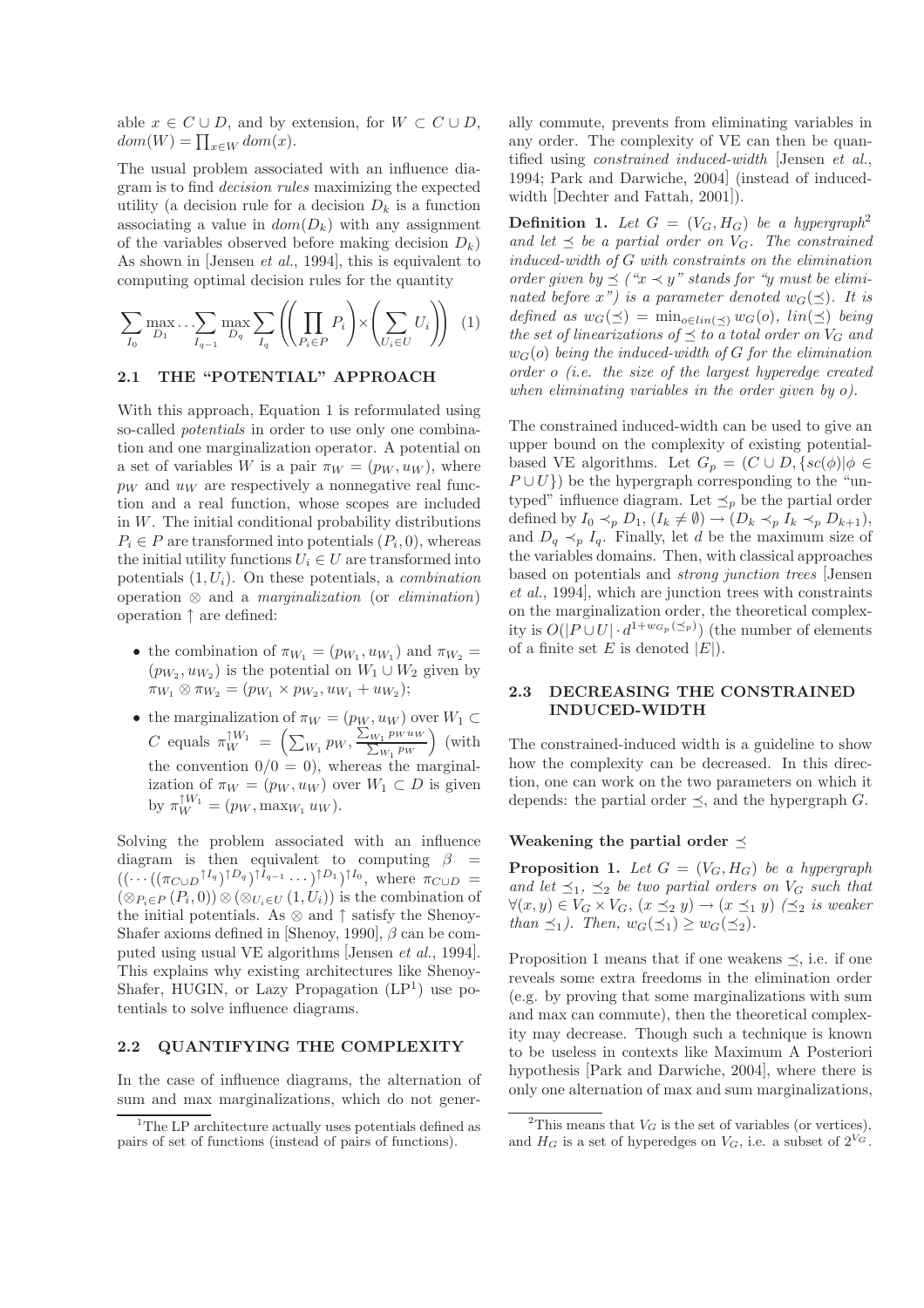it can lead to an exponential gain as soon as there are more than two levels of alternation.

Indeed, assume that one wants to compute  $\max_{x_1,\dots,x_n} \sum_{y} \max_{x_{n+1}} P_y(U_{x_1,y} + \sum_{1 \leq i \leq n} U_{x_i,x_{n+1}}).$ On one hand, using  $\preceq_1$  defined by  $\{\overline{x_1}, \ldots, \overline{x_n}\} \prec_1$  $y \prec_1 x_{n+1}$  provides us with the constrained inducedwidth  $w_G(\preceq_1) = n$ , since  $x_{n+1}$  is then necessarily eliminated first. On the other hand, the scopes of the functions involved enable us to infer that with  $\preceq_2$ defined by  $x_1 \prec_2 y$ , one is guaranteed to compute the same value, since  $y$  is "linked" only with  $x_1$ . The constrained induced-width is then  $w_G(\preceq_2) = 1$ , e.g. with the elimination order  $x_1 \prec y \prec x_{n+1} \prec x_n \prec \ldots \prec x_2$ . Therefore, the theoretical complexity decreases from  $O((n+2) \cdot d^{n+1})$  to  $O((n+2) \cdot d^2)$ , thanks to the weakening of the partial order (the  $(n + 2)$  factor corresponds to the number of scoped functions).

Working on the hypergraph The second possible mechanism is to work on the hypergraph G, either by eliminating so-called "barren" variables (computing  $\sum_{x} P_{x} |_{pa(x)}$  is useless because of normalization), or by better decomposing the problem. To illustrate the latter, assume that one wants to compute  $\max_{x_1,\dots,x_n} \sum_{y} P_y$ .  $(U_{y,x_1} + \cdots + U_{y,x_n}).$  The basic hypergraph  $G_1$  =  $({x_1, \ldots, x_n, y}, {\{y, x_1\}, \ldots, {y, x_n\}})$ , together with  $\preceq_1$  defined by  $\{x_1, \ldots, x_n\} \preceq_1 y$ , gives a theoretical complexity  $O((n+1) \cdot d^{w_{G_1}(\leq 1)+1}) = O((n+1) \cdot d^{n+1}).$ However, one can write:

$$
\max_{x_1, ..., x_n} \sum_{y} P_y \cdot (U_{y,x_1} + \dots + U_{y,x_n})
$$
  
=  $(\max_{x_1} \sum_{y} P_y \cdot U_{y,x_1}) + \dots + (\max_{x_n} \sum_{y} P_y \cdot U_{y,x_n})$ 

Thus, an implicit *duplication* of y makes the complexity decrease to  $O((n+1)d^2) = O((n+1)d^{1+w_{G_2}(\leq_2)}),$ where  $G_2$  is the hypergraph defined by the variables  $\{x_1, \ldots, x_n, y^{(1)}, \ldots, y^{(n)}\}$  and by the hyperedges  $\{\{x_1, y^{(1)}\}, \ldots, \{x_n, y^{(n)}\}\}\$ , and where  $\preceq_2$  is given by  $x_1 \prec_2 y^{(1)}, \ldots, x_n \prec_2 y^{(n)}$ . This method, which uses the property  $\sum_S (U_1 + U_2) = (\sum_S U_1) + (\sum_S U_2)$ , duplicates variables "quantified" with  $\sum$ , so that computations become more local. Proposition 2 shows the possible exponential gain obtained by duplication.

**Proposition 2.** Let  $\phi_{x,S_i}$  be a scoped function of *scope*  ${x}$  ∪  $S_i$  *for any*  $i \in [1, m]$ *. The direct computation of*  $\sum_{x} (\phi_{x,S_1} + \cdots + \phi_{x,S_m})$  *always requires more sums than the direct computation of*  $(\sum_{x} \phi_{x,S_1}) + \cdots + (\sum_{x} \phi_{x,S_m})$ . Moreover, the computation of  $\sum_{x}$  ( $\phi_{x,S_1}$  +  $\cdots$  +  $\phi_{x,S_m}$ ) *results in a com* $plexity\ O(m \cdot d^{1+|S_1 \cup \ldots \cup S_m|}),$  whereas the computation *of the m quantities in the set*  $\{\sum_x \phi_{x,S_i} | 1 \leq i \leq m\}$ *results in a complexity*  $O(m \cdot d^{1 + \max_{i \in [1,m]} |S_i|}).$ 

Why not use potentials? Though weakening the constraints on the elimination order could be done with potentials, the duplication mechanism cannot be used if potentials are. Indeed, one cannot write  $(\pi_{W_1} \otimes \pi_{W_2})^{\uparrow W_3} = (\pi_{W_1}^{\uparrow W_3}) \otimes (\pi_{W_2}^{\uparrow W_3})$  even if  $W_3 \subset C$ . The duplication mechanism has actually already been proposed in the influence diagram litterature [Dechter, 2000] where it was applied "on the fly" during elimination. In this paper, the duplication is exploited in a global preliminary analysis which may reveal new degrees of freedom in the elimination order, in synergism with the application of other mechanisms. The new architecture we introduce, which does not use potentials to solve influence diagrams, is called the *Multi-operator Cluster DAG* (MCDAG) architecture.

### 3 THE MCDAG ARCHITECTURE

## 3.1 MACROSTRUCTURING AN INFLUENCE DIAGRAM

The first step to build the MCDAG architecture is to analyze the *macrostructure* of the influence diagram, by detecting the possible reordering freedoms in the elimination order, while using the duplication technique and the normalization conditions on conditional probability distributions. This macrostructure is represented with a DAG of *computation nodes*.

Definition 2. *An* atomic computation node n *is a scoped function*  $\phi$  *in*  $P \cup U$ *. In this case, the value of*  $n$  *is* val $(n) = \phi$ , and *its scope is*  $sc(n) = sc(\phi)$ . A computation node *is either an atomic computation node or a triple* n = (Sov, ⊛, N)*, where* Sov *is a sequence of operator-variables pairs,* ⊛ *is an associative and commutative operator with an identity, and where* N *is a set of computation nodes. In the latter, the value of* n *is given by*  $val(n) = Sov(\mathcal{D}_{n' \in N} val(n'))$ *, and its scope is given by*  $sc(n) = (\cup_{n' \in N} sc(n')) - \{x \mid op_x \in Sov\}.$ 

Informally, a computation node  $(Sov, \mathcal{R}, N)$  defines a sequence of marginalizations on a combination of computation nodes with a specific operator. It can be represented as in Figure 1. Given a set of computation nodes N, we define  $N^{+x}$  (resp.  $N^{-x}$ ) as the set of nodes of  $N$  whose scope contains  $x$  (resp. does not contain x):  $N^{+x} = \{n \in N \mid x \in sc(n)\}\$  (resp.  $N^{-x} = \{n \in N \mid x \notin sc(n)\}\.$ 



Figure 1: A computation node  $(Sov, \mathcal{R}, N)$ , where  $\{\phi_1,\ldots,\phi_k\}$  (resp.  $\{n_1,\ldots,n_l\}$ ) is the set of atomic (resp. non-atomic) computation nodes in N.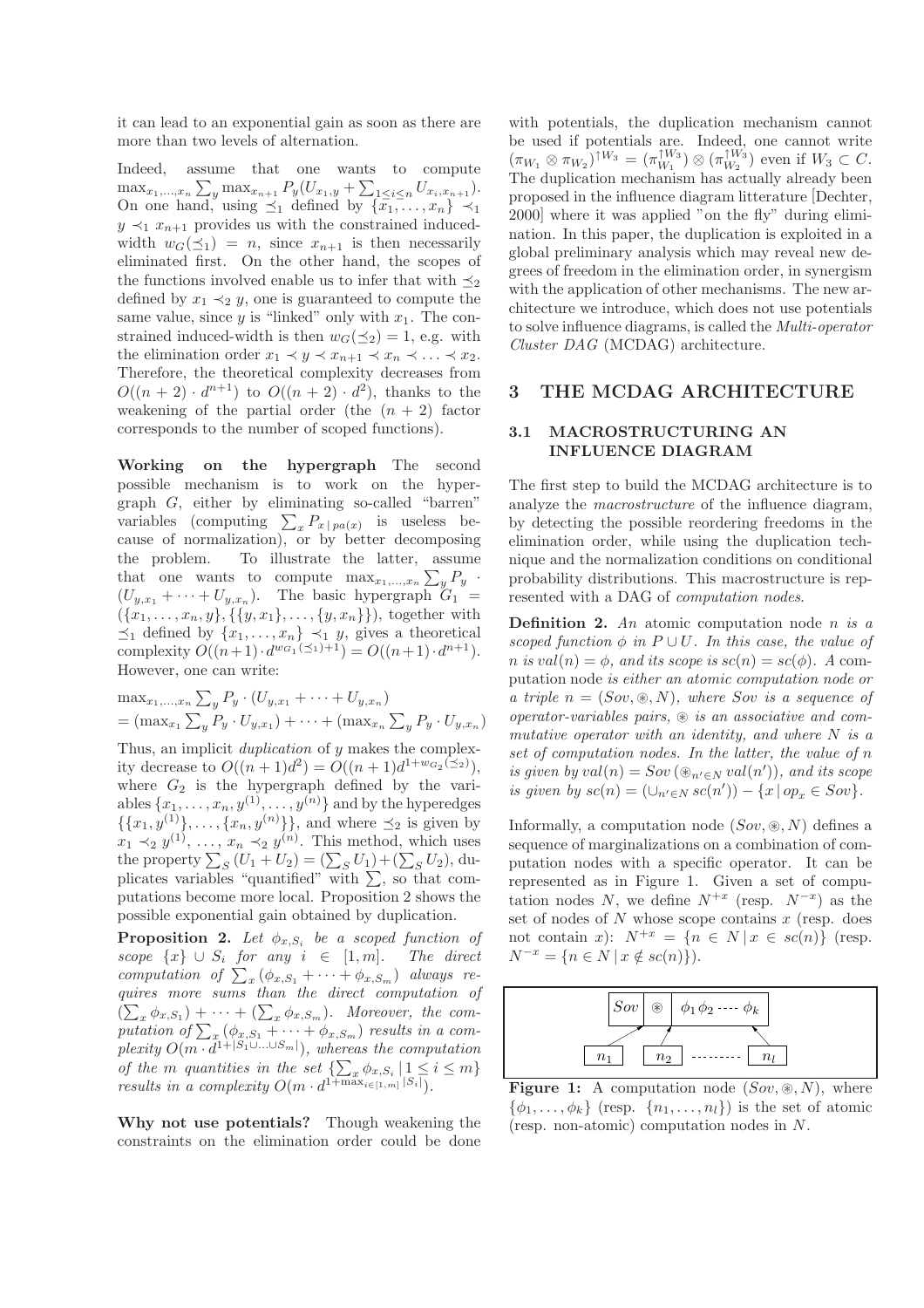## 3.1.1 From influence diagrams to computation nodes

Without loss of generality, we assume that  $U \neq \emptyset$  (if this is not the case, one can add  $U_0 = 0$  to U).

**Proposition 3.** Let Sov<sub>0</sub> be the initial sequence  $\sum_{I_0} \max_{D_1} \ldots \sum_{I_{q-1}} \max_{D_q} \sum_{I_q}$  of operator-variables *pairs defined by the influence diagram. The value of Equation 1 is equal to the value of the computation node*  $n_0 = (Sov_0, +, \{(\emptyset, \times, P \cup \{U_i\}), U_i \in U\}).$ 

For the influence diagram associated with the computation of max<sub>d</sub>  $\sum_{r_2,r_1} P_{r_1} \cdot P_{r_2|r_1} \cdot (U_{d,r_1} + U_{d,r_2} + U_d)$ , n<sub>0</sub> corresponds to the first computation node in Figure 2.

#### 3.1.2 Macrostructuring the initial node

In order to exhibit the macrostructure of the influence diagram, we analyze the sequence of computations performed by  $n_0$ . To do so, we successively consider the eliminations in  $Sov_0$  from the right to the left and use three types of *rewriting rules*, preserving nodes values, to make the macrostructure explicit: (1) *decomposition rules*, which decompose the structure using namely the duplication technique; (2) *recomposition rules*, which reveal freedoms in the elimination order; (3) *simplification rules*, which remove useless computations from the architecture, by using normalization conditions. Rewriting rules are presented first for the case of sum-marginalizations, and then for the case of max-marginalizations. A rewriting rule may be preceded by preconditions restricting its applicability.

**Rewriting rules for**  $\sum_{x}$  When a sum-marginalization must be performed, a decomposition rule  $D_{\Sigma}$ , a recomposition rule  $R_{\Sigma}$ , and two simplification rules  $S^1_{\Sigma}$  and  $S^2_{\Sigma}$  are used. These are illustrated in Figure 2, which corresponds to the influence diagram example introduced in 3.1.1.

$$
\overline{D_{\Sigma}} \quad (Sov. \sum_{x}, +, \{ (\emptyset, \times, N), N \in \mathfrak{N} \})
$$

$$
\rightsquigarrow (Sov, +, \{ (\emptyset, \times, N^{-x} \cup \{ (\sum_{x}, \times, N^{+x}) \} ), N \in \mathfrak{N} \})
$$

$$
\boxed{R_{\Sigma}} \left[ \text{Prec: } (S' \cap (S \cup sc(N_1)) = \emptyset) \land (N_1 \cap N_2 = \emptyset) \right]
$$
  

$$
(\sum_{S} \times N_1 \cup \{ (\sum_{S'}, \times, N_2) \}) \rightsquigarrow (\sum_{S \cup S'}, \times, N_1 \cup N_2)
$$
  

$$
\boxed{S_{\Sigma}^1} \left[ \text{Prec: } x \notin S \cup sc(N) \right]
$$

$$
\begin{array}{c}\n\begin{array}{c}\n(\sum_{\{x\}\cup S}, \times, N \cup \{P_{x \mid pa(x)}\}) \rightsquigarrow (\sum_{S}, \times, N) \\
\hline\n\begin{array}{c}\n\overline{S_{\Sigma}^2}\n\end{array}\n\end{array}\n\quad (\emptyset, \times, N \cup \{(\sum_{\emptyset}, \times, \emptyset)\}) \rightsquigarrow (\emptyset, \times, N)\n\end{array}
$$

Example In the example of Figure 2, the first rule to be applied is the decomposition rule  $D_{\Sigma}$ , which treats



**Figure 2:** Application of rewriting rules for  $\Sigma$ .

the operator-variable pair  $\sum_{r_1}$ . Such a rule uses the duplication mechanism and the distributivity property of  $\times$  over  $+$ . It provides us with a DAG of computation nodes. It is a DAG since common computation nodes are merged (and it is not hard to detect such nodes when applying the rules). Then,  $D_{\Sigma}$  can be applied again for  $\sum_{r_2}$ . One can infer from the obtained architecture that there is no reason for  $r_1$  to be eliminated before  $r_2$ . Using the recomposition rule  $R_{\Sigma}$ makes this clear in the structure. Basically,  $R_{\Sigma}$  uses the distributivity of  $\times$  over +. Last, applying  $S^1_{\Sigma}$  and  $S_{\Sigma}^2$ , which use the normalization of conditional probability distributions, simplifies some nodes in the architecture. In the end, no computation involves more than two variables if one eliminates  $r_1$  first in the node  $(\sum_{r_1,r_2}, \times, \{P_{r_1}, P_{r_2|r_1}, U_{d,r_2}\})$ , whereas with a poten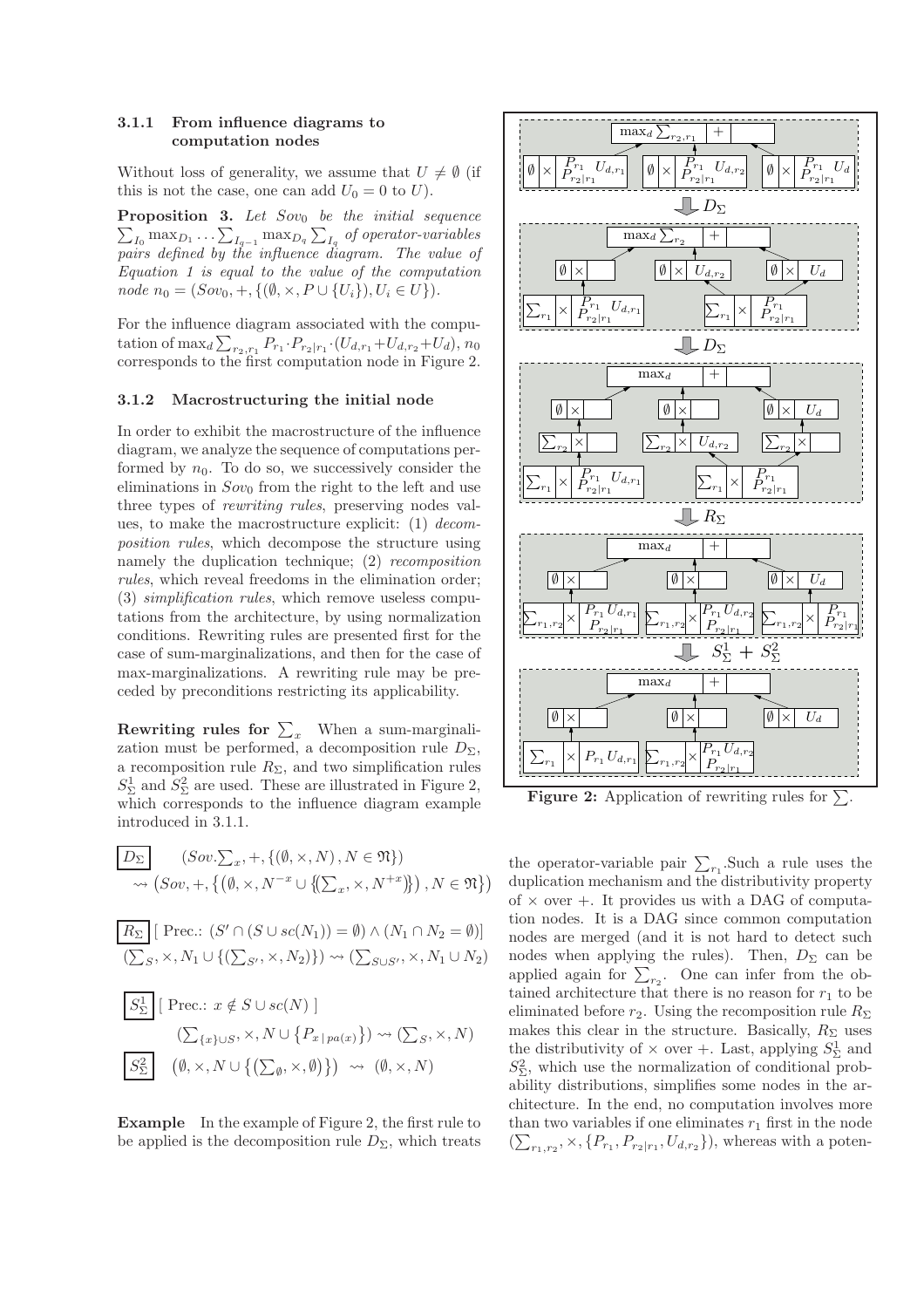tial-based approach, it would be necessary to process three variables simultaneously (since  $r_1$  would be involved in the potentials  $(P_{r_1}, 0), (P_{r_2|r_1}, 0), (1, U_{d,r_1})$  if eliminated first, and  $r_2$  would be involved in the potentials  $(P_{r_2|r_1}, 0), (1, U_{d,r_2})$  if eliminated first).

**Rewriting rules for**  $\max_{x}$  When a max-marginalization must be performed, a decomposition rule  $D_{\text{max}}$ and a recomposition rule  $R_{\text{max}}$  are used (there is no simplification rule since there is no normalization condition to use for decision variables). These rules are a bit more complex than the previous ones and are illustrated in Figure 3, which corresponds to the influence diagram  $\max_{d_1} \sum_{r_2} \max_{d_2} \sum_{r_1} \max_{d_3} P_{r_1} \cdot P_{r_2|r_1}$ .  $(U_{d_1} + U_{d_2,d_3} + U_{r_2,d_1,d_3} + U_{r_1,d_2}).$ 

$$
\boxed{D_{\text{max}}} \,[\,\text{Prec.:}\,\,\forall N \in \mathfrak{N}^{+x} \,\forall n \in N^{-x},\, \text{val}(n) \geq 0 \,]
$$

$$
(Sov.max_x, +, \{(\emptyset, \times, N), N \in \mathfrak{N}\})
$$
  
\$\sim\$ 
$$
\left\{\n\begin{array}{l}\n(Sov, +, \{(\emptyset, \times, N), N \in \mathfrak{N}\}) \text{ if } \mathfrak{N}^{+x} = \emptyset \\
(Sov, +, \{(\emptyset, \times, N), N \in \mathfrak{N}^{-x}\} \\
\cup \{(\emptyset, \times, N_1 \cup \{(\max_x, +, N_2)\})\}) \text{ otherwise} \\
\text{where } \n\left\{\n\begin{array}{l}\nN_1 = \bigcap_{N \in \mathfrak{N}^{+x}} N^{-x} \\
N_2 = \{(\emptyset, \times, N - N_1), N \in \mathfrak{N}^{+x}\}\n\end{array}\n\right.
$$

$$
\boxed{R_{\max}} [\text{Prec: } (S' \cap (S \cup sc(N_1) \cup sc(N_2)) = \emptyset) \land (\forall N_3 \in \mathfrak{N}, N_2 \cap N_3 = \emptyset) \land (\forall n \in N_2, val(n) \ge 0)]}
$$

 $(\text{max}_S, +, N_1 \cup$  $\{(\emptyset, \times, N_2 \cup \{(\max_{S'}, +, \{(\emptyset, \times, N_3), N_3 \in \mathfrak{N}\})\})\}\$  $\rightsquigarrow$  (max<sub>S∪S'</sub>, +, N<sub>1</sub> ∪ {( $\emptyset$ ,  $\times$ , N<sub>2</sub> ∪ N<sub>3</sub>), N<sub>3</sub> ∈  $\mathfrak{N}$ })

Example In the example of Figure 3, one first applies the decomposition rule  $D_{\text{max}}$ , in order to treat the operator-variable pair  $\max_{d_3}$ . Such a rule uses first the monotonicity of  $+$   $(\max(a+b, a+c) = a + \max(b, c)),$ and then both the distributivity of  $\times$  over  $+$  and the monotonicity of  $\times$  (so as to write things like  $\max_{d_3}((P_{r_1}\cdot P_{r_2|r_1}\cdot U_{d_2,d_3})+(P_{r_1}\cdot P_{r_2|r_1}\cdot U_{r_2,d_1,d_3}))=$  $P_{r_1} \cdot P_{r_2|r_1} \cdot \max_{d_3}(U_{d_2,d_3}+U_{r_2,d_1,d_3})$ ). Then,  $D_{\Sigma}$  can be used for  $\sum_{r_1}$ , and  $D_{\text{max}}$  can be used for  $\max_{d_2}$ . After those steps, the recomposition rule  $R_{\text{max}}$ , which uses the monotonicities of  $\times$  and  $+$ , reveals that the elimination order between  $d_2$  and  $d_3$  is actually free. This was not obvious from the initial Sov sequence. The approach using potentials is unable to make such freedoms explicit, which may induce exponential increase in complexity as shown in 2.3.

Rule application order A chaotic iteration of the rules does not converge, since e.g., rules  $D_{\text{max}}$  and  $R_{\text{max}}$  may be infinitely alternately applied. Hence, we specify an order in which we apply rules to converge to a unique final DAG of computation nodes (we have



Figure 3: Application of rewriting rules for max (the application of the rules may create nodes looking like  $(\emptyset, \times, \{n\})$ , which perform no computations; these nodes can be eliminated at a final step).

used this order in the previous examples). We successively consider each operator-variable pair of the initial sequence  $Sov_0$  from the right to the left (marginalizations like  $\sum_{x_1,\dots,x_n}$  can be split into  $\sum_{x_1}\cdots\sum_{x_n}$ ).

If the rightmost marginalization in the Sov sequence of the root node is  $\sum_{x}$ , then rule  $D_{\Sigma}$  is applied once. It creates new grandchildren nodes for the root, for each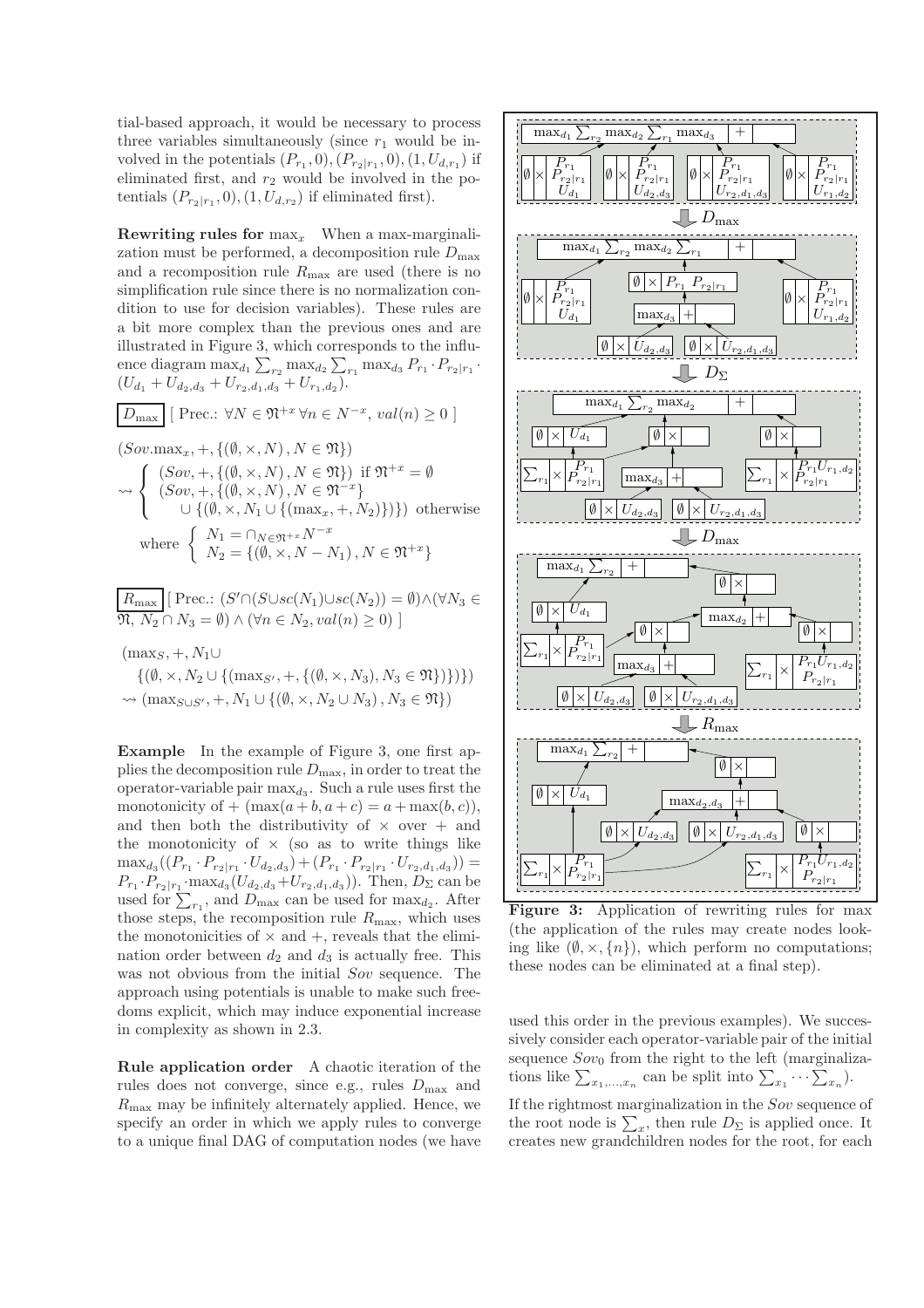of which, we try to apply rule  $R_{\Sigma}$  in order to reveal freedoms in the elimination order. If  $R_{\Sigma}$  is applied, this creates new computation nodes, on each of which simplification rules  $S^1_{\Sigma}$  and then  $S^2_{\Sigma}$  are applied (until they cannot be applied anymore).

If the rightmost marginalization in the Sov sequence of the root node is  $\max_x$ , then rule  $D_{\max}$  is applied once. This creates a new child and a new grandchild for the root. For the created grandchild, we try to weaken constraints on the elimination order using  $R_{\text{max}}$ .

Therefore, the rewriting rules are applied in a deterministic order, except from the freedom left when choosing the next variable in S to consider for marginalizations like  $\sum_{S}$  or max<sub>S</sub>. It can be shown that this freedom does not change the final structure. The soundness of the macrostructure obtained is provided by the soundness of the rewriting rules:

**Proposition 4.** Rewriting rules  $D_{\Sigma}$ ,  $R_{\Sigma}$ ,  $S_{\Sigma}^1$ ,  $S_{\Sigma}^2$ , Dmax *and* Rmax *are sound, i.e. for any of these rules*  $n_1 \rightarrow n_2$ *, if the preconditions are satisfied, then*  $val(n_1) = val(n_2)$  *holds. Moreover, rules*  $D_{\text{max}}$  *and* Rmax *leave the set of optimal decision rules unchanged.*

Complexity issues An architecture is usable only if it is reasonable to build it. Proposition 5 makes it possible to save some tests during the application of the rewriting rules, and Proposition 6 gives upper bounds on the complexity.

Proposition 5. *Except for* S 1 <sup>Σ</sup>*, the preconditions of the rewriting rules are always satisfied.*

Proposition 6. *The time and space complexity of the application of the rewriting rules are*  $O(|C \cup D| \cdot |U|)$ .  $(1+|P|)^2)$  and  $O(|C \cup D| \cdot (|U|+|P|))$  respectively.

#### 3.2 TOWARDS MCDAGS

The rewriting rules enable us to transform the initial multi-operator computation node  $n_0$  into a DAG of mono-operator computation nodes looking like  $(\max_S, +, N), (\sum_S, \times, N), (\emptyset, \times, N), \text{ or } \phi \in P \cup U.$ For nodes  $(\max_S, +, N)$  or  $(\sum_S, \times, N)$ , it is time to use freedoms in the elimination order. To do so, usual junction tree construction techniques can be used, since on one hand,  $(\mathbb{R}, \max, +)$  and  $(\mathbb{R}, +, \times)$  are commutative semirings, and since on the other hand, there are no constraints on the elimination order inside each of these nodes (the only slight difference with usual junction trees is that only a subset of the variables involved in a computation node may have to be eliminated, but it is quite easy to cope with this).

To obtain a good decomposition for nodes  $n$  like  $(\max_S, +, N)$  or  $(\sum_S, \times, N)$ , one can build a junction tree to eliminate S from the hypergraph  $G =$ 

 $(sc(N), \{sc(n') | n' \in N\})$ . The optimal induced-width which can be obtained for *n* is  $w(n) = w_{G,S}$ , the induced-width of G for the elimination of the variables in  $S^3$ . The induced-width of the MCDAG architecture is then defined by  $w_{mcdaq} = \max_{n \in \mathfrak{N}} w(n)$ , where  $\mathfrak N$  is the set of nodes looking like  $(\max_{S} , +, N)$ or  $(\sum_S, \times, N)$ .

After the decomposition of each mono-operator computation node, one obtains a *Multi-operator Cluster DAG*.

Definition 3. *A* Multi-operator Cluster DAG *is a DAG where every vertex* c *(called a cluster) is labeled with four elements: a set of variables*  $V(c)$ *, a set of scoped functions* Ψ(c) *taking values in a set* E*, a set of son clusters*  $Sons(c)$ *, and a couple*  $(\oplus_c, \otimes_c)$  *of operators on* E *s.t.*  $(E, \oplus_c, \otimes_c)$  *is a commutative semiring.* Definition 4. *The value of a cluster*  $c$  *of a MCDAG is given by val(c)*  $=$  $\oplus_{c\,V(c)-V(pa(c))}\big((\otimes_{c\psi\in\Psi(c)}\psi\big)\otimes_c(\otimes_{cs\in Sons(c)}val(s))\big).$ *The value of a MCDAG is the value of its root node.*

Thanks to Proposition 7, working on MCDAGs is sufficient to solve influence diagrams.

Proposition 7. *The value of the MCDAG obtained after having decomposed the macrostructure is equal to the maximal expected utility. Moreover, for any decision variable* Dk*, the set of optimal decision rules for* D<sup>k</sup> *in the influence diagram is equal to the set of optimal decision rules for* D<sup>k</sup> *in the MCDAG.*

#### 3.3 MERGING SOME COMPUTATIONS

There may exist MCDAG clusters performing exactly the same computations, even if the computation nodes they come from are distinct. For instance, a computation node  $n_1 = (\sum_{x,y}, \times, \{P_x, P_{y|x}, U_{y,z})\}$  may be decomposed into clusters  $c_1 = (\{x\}, \{P_x, P_{y|x}\}, \emptyset, (+, \times))$ and  $c'_1 = (\{y\}, \{U_{y,z}\}, \{c'_1\}, (+, \times))$ . A computation node  $n_2 = (\sum_{x,y}, \times, \{P_x, P_{y|x}, U_{y,t})$  may be decomposed into clusters  $c_2 = (\{x\}, \{P_x, P_{y|x}\}, \emptyset, (+, \times))$ and  $c'_2 = (\{y\}, \{U_{y,t}\}, \{c'_2\}, (+, \times))$ . As  $c_1 = c_2$ , some computations can be saved by merging clusters  $c_1$  and  $c_2$  in the MCDAG. Detecting common clusters is not as easy as detecting common computation nodes.

 ${}^{3}$ For (max<sub>S</sub>, +, N) nodes, which actually always look like  $(\max_{S_1}, +, \{(\emptyset, \times, N'), N' \in \mathfrak{N}\}),$  better decompositions can be obtained by using another hypergraph. In fact, for each  $N' \in \mathfrak{N}$ , there exists a unique  $n \in N'$ , denoted  $N'[u]$ , s.t. *n* or its children involve a utility function. It is then better to consider the hypergraph  $(sc(N), \{sc(N'|u]) | N' \in \mathfrak{N}\})$ . This enables to figure out that e.g. only two variables  $(x \text{ and } y)$  must be considered if one eliminates x first in a node like  $(\max_{xy}, +, N)$  $(\max_{xy}, +, \{(\emptyset, \times, U_{y,z}), (\emptyset, \times, \{n_z, U_{x,y}\}), (\emptyset, \times, \{n_z, U_x\})\}),$ since  $n_z$  is a factor of both  $U_{x,y}$  and  $U_x$ . We do not further develop this technical point.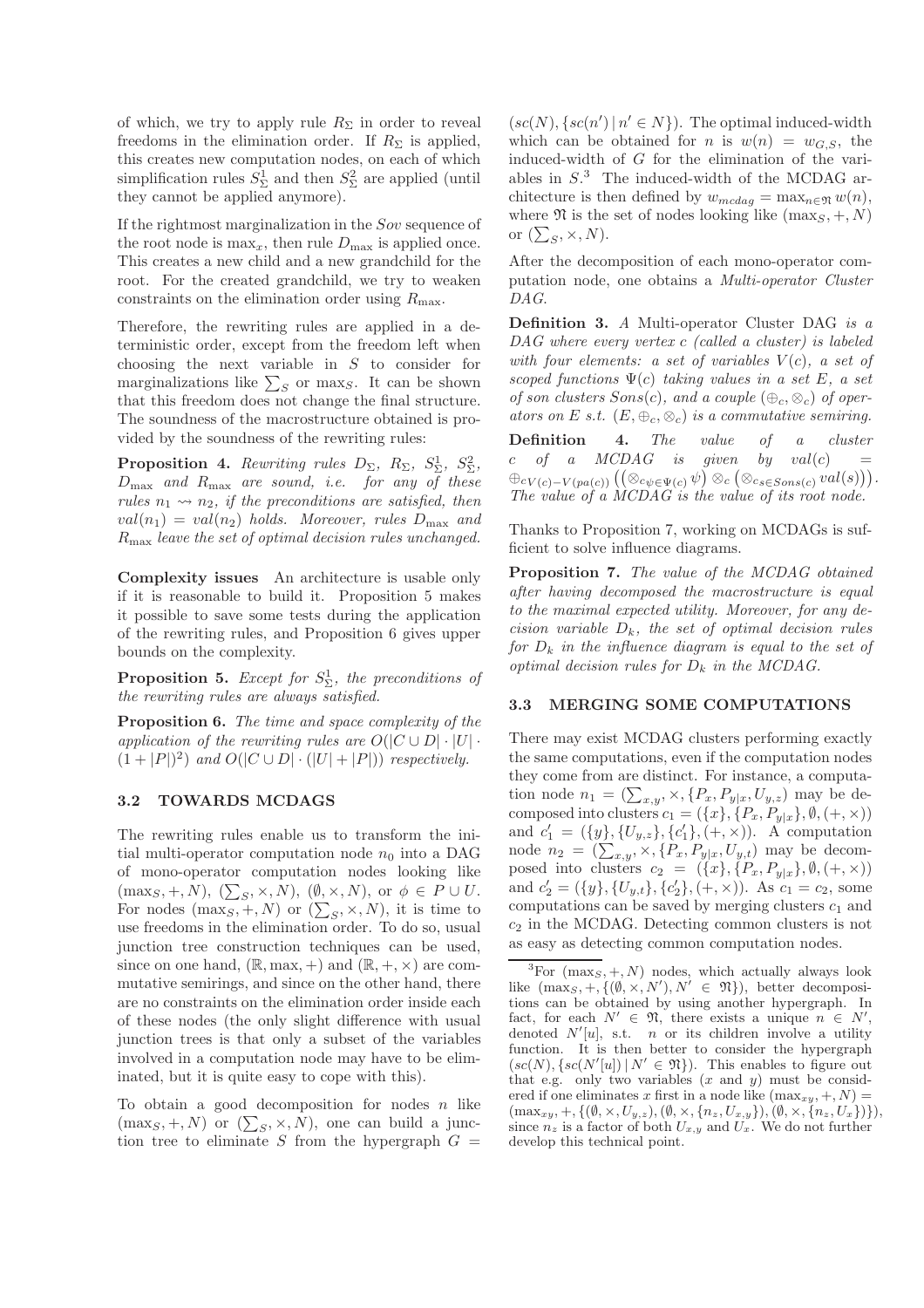To sum up, there are three steps to build the architecture. First, the initial multi-operator computation node is transformed into a DAG of mono-operator computation nodes (via sound rewriting rules). Then, each computation node is decomposed with a usual junction tree construction. It provides us with a MCDAG, in which some clusters can finally be merged.

## 4 VE ALGORITHM ON MCDAGs

Defining a VE algorithm on a MCDAG is simple. The only difference with existing VE algorithms is the multi-operator aspect for both the marginalization and the combination operators used. As in usual architectures, nodes send messages to their parents. Whenever a node c has received all messages  $val(s)$ from its children, c can compute its own value  $val(c) =$  $\oplus_{cV(c)-V(pa(c))} ((\otimes_{c\psi \in \Psi(c)} \psi) \otimes_c (\otimes_{cs\in Sons(c)} val(s)))$ and send it to its parents. As a result, messages go from leaves to root, and the value computed by the root is the maximal expected utility.

# 5 COMPARISON WITH EXISTING ARCHITECTURES

Compared to existing architectures on influence diagrams, MCDAGs can be exponentially more efficient by strongly decreasing the constrained induced-width (cf Section 2.3), thanks to (1) the duplication technique, (2) the analysis of extra reordering freedoms, and (3) the use of normalizations conditions. One can compare these three points with existing works:

- The idea behind duplication is to use all the decompositions (independences) available in influence diagrams. An influence diagram actually expresses independences on one hand on the global probability distribution  $P_{C|D}$ , and on the other hand on the global utility function. MCDAGs separately use these two kinds of independences, whereas a potential-based approach uses a kind of weaker "mixed" independence relation. Using the duplication mechanism during the MCDAG building is better, in terms of induced-width, than using it "on the fly" as in [Dechter, 2000]. 4
- Weakening constraints on the elimination order can be linked with the usual notion of *relevant information* for decision variables. With MCDAGs,

this notion is not used only for decision rules conciseness reasons: it is also used to reveal reordering freedoms, which can decrease the time complexity. Note that some of the ordering freedom here is obtained by synergism with the duplication.

• Thanks to simplification rule  $S^1_{\Sigma}$ , the normalization conditions enable us not only to avoid useless computations, but also to improve the architecture structure  $(S^1_{\Sigma} \text{ may indirectly weak})$ some constraints on the elimination order). This is stronger than Lazy Propagation architectures [Madsen and Jensen, 1999], which use the first point only, during the message passing phase. Note that with MCDAGs, once the DAG of computation nodes is built, there are no remaining normalization conditions to be used.

Compared to existing architectures, MCDAGs actually always produce the best decomposition in terms of constrained induced-width, as Theorem 1 shows.

**Theorem 1.** Let  $w_{G_p}(\preceq_p)$  be the constrained induced*width associated with the potential-based approach (cf* Section 2.2). Let  $w_{mcdag}$  be the induced-width as*sociated with the MCDAG (cf Section 3.2). Then,*  $w_{mcdag} \leq w_{G_p}(\preceq_p).$ 

Last, the MCDAG architecture contradicts a common belief that using *division operations* is necessary to solve influence diagrams with VE algorithms.

# 6 POSSIBLE EXTENSIONS

The MCDAG architecture has actually been developed in a generic algebraic framework which subsumes influence diagrams. This framework, called the Plausibility-Feasibility-Utility networks (PFUs) framework [Pralet *et al.*, 2006a], is a generic framework for sequential decision making with possibly uncertainties (plausibility part), asymmetries in the decision process (feasibility part), and utilities. PFUs subsume formalisms from quantified boolean formulas or Bayesian networks to stochastic constraint satisfaction problems, and even define new frameworks like possibilistic influence diagrams. This subsumption is possible because the questions raised in many existing formalisms often reduce to a sequence of marginalizations on a combination of scoped functions. Such sequences, a particular case of which is Equation 1, can be structured using rewriting rules as the ones previously presented, which actively exploit the algebraic properties of the operators at stake.

Thanks to the generic nature of PFUs, extending the previous work to a possibilistic version of influence diagrams is trivial. If one uses the possibilistic

 ${}^{4}E.g.,$  for the quite simple influence diagram introduced in Section 3.1.1, the algorithm in [Dechter, 2000] gives 2 as an induced-width, whereas MCDAGs give an inducedwidth 1. The reason is that MCDAGs allow to eliminate both  $x_1$  before  $x_2$  in the subproblem corresponding to  $U_{d,x_2}$ and  $x_2$  before  $x_1$  in the subproblem corresponding to  $U_{d,x_1}$ .